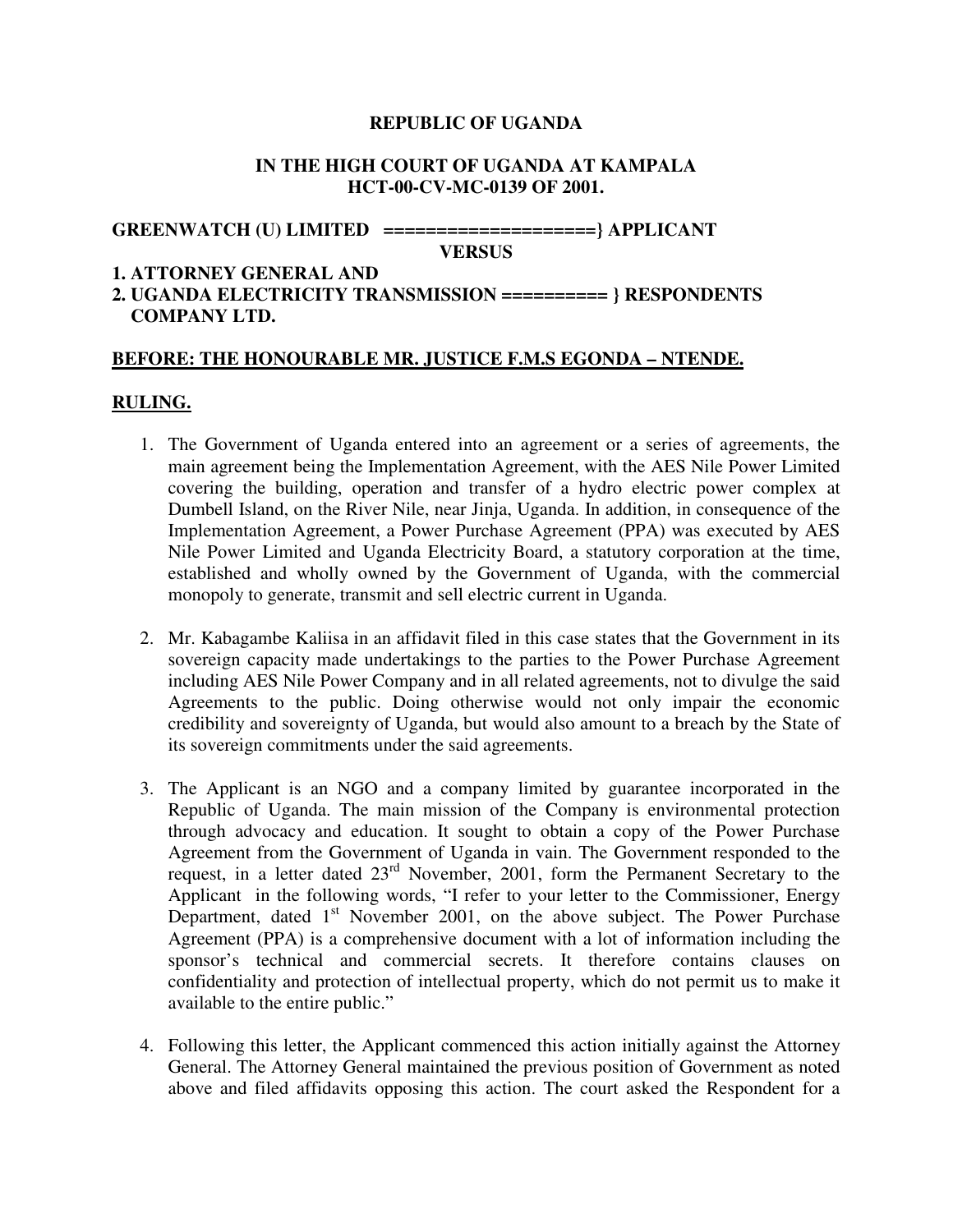copy of the agreement in question. Respondent's counsel promised to avail the agreement to court in a couple of days. However, that was not to be. Court was notified in a letter from the Attorney General's Chambers that the document did not exist. The applicants then filed a further affidavit with both the Implementation Agreement and Power Purchase Agreement annexed thereto. Apparently, the copies came from those copies of the agreement that had been supplied to the Parliament. The document purporting to be a Power Purchase Agreement is in reality a copy of the Implementation Agreement, save for the first or cover page that shows it to be a Power Purchase Agreement.

- 5. At this point, it became clear that a Power Purchase Agreement did in fact exist, and the parties to it were, Uganda Electricity Board and AES Nile Power Limited. Subsequently Uganda Electricity Transmission Company Lt., the successor to the Uganda Electricity Board, in respect of this agreement was added as Respondent No.2.
- 6. Mr. Kenneth Kakuru, learned counsel for the Applicant, submitted that the Applicant was entitled under Article 41 of the Constitution to have access to information that is in the hands of the state, its organs and agencies. He submitted that Respondent No.2 being a wholly government owned company was a state agency which was obliged to comply with the provisions of this article. He submitted that the obligation was on the respondents to show that access to the Power Purchase Agreement came within the exceptions provided under article, in terms of state sovereignty or state security or privacy.
- 7. Mr. James Matsiko, the learned Principal State Attorney who appeared for the Attorney General submitted that this application was frivolous and vexatious as the applicant was seeking a document that is the PPA, which was already in his possession. Secondly, he submitted that the Applicant was not a citizen who under Article 41 was the only authorized person to have access to information in state hands. The Applicant does not fall into the categories of citizenship that the Constitution created. Only natural persons were envisioned to be citizens.
- 8. Mr. Matsiko further submitted that the PPA was not a public document within the meaning of the Evidence Act, and the declaration sought in that regard, that is to declare the same a public document, are without basis in law. Mr. Matsiko also submitted that Government was not a party to the PPA, and therefore, was not a proper party to this action. Lastly, he submitted that the Respondent No.2 is not a Government Agency or organ, as it has a separate legal existence. He referred to the case of Mugenyi and Co. v. Attorney General, Supreme Court Civil Appeal No. 43 of 1995(unreported). He prayed that this application be dismissed with costs.
- 9. Mr. Dennis Wamala, learned counsel for Respondent No.2 opposed this application. Firstly, he submitted that the Power Purchase Agreement was not a public document within the meaning of Section 72 of the Evidence Act, as none of the parties was a legislative, executive or judicial public official of the Government of Uganda. Neither was the Respondent No.2 an official body or tribunal within the meaning of Section 72 of the Evidence Act. The Respondent No.2 being a private limited liability company made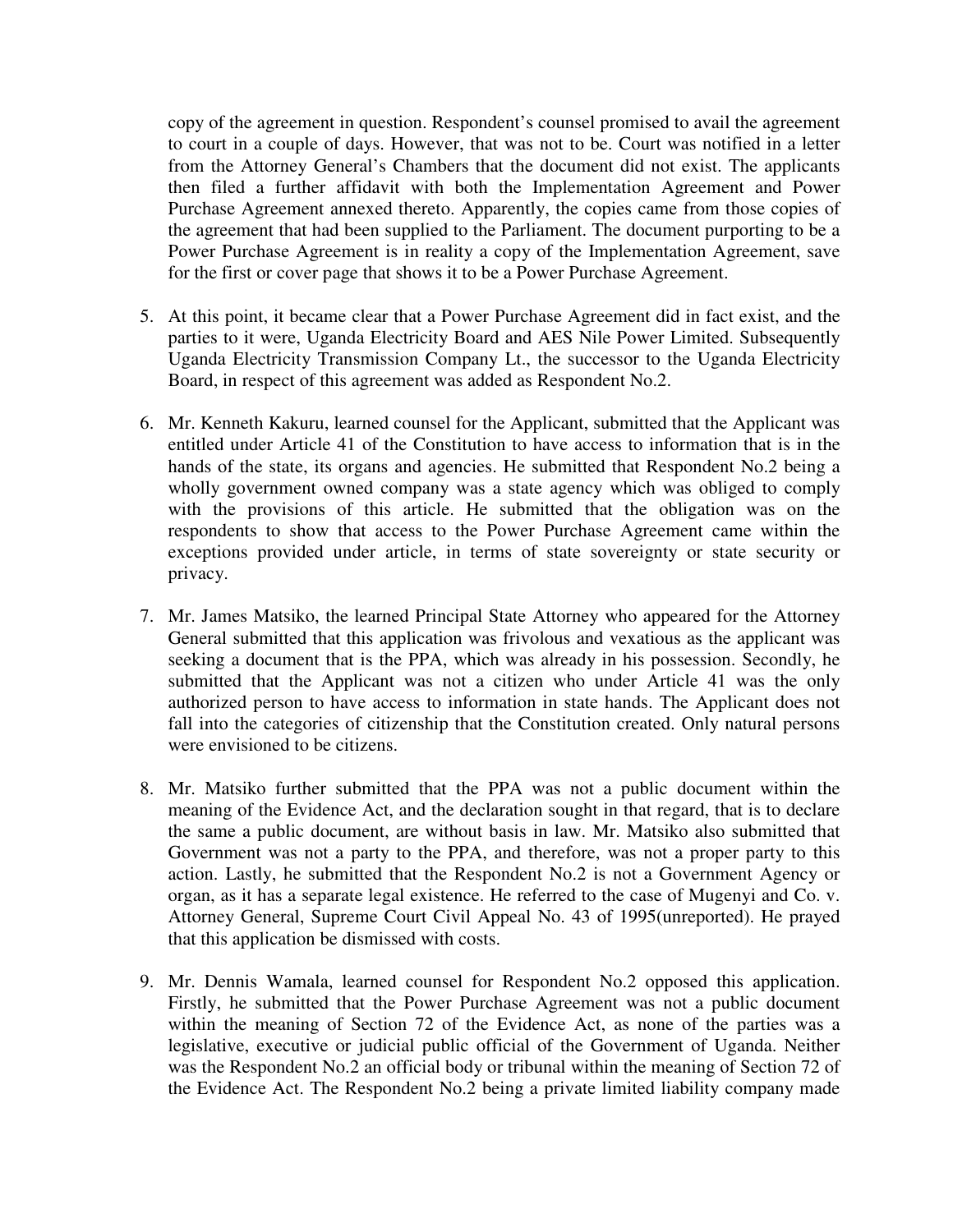its documents private documents in accordance with Section 73 of the Evidence Act. Secondly, he submitted that this application is brought under article 41 of the Constitution which provides access to information in state hands or in the hands of organs of state. The Respondent No.2 being a limited liability company was not an organ of the state, and was therefore outside the ambit of the provision. At the same time, Mr. Wamala submitted that as the shares of the Respondent No.2 are freely transferable, it cannot be said that the Respondent No. 2 is an organ of state or an official body.

- 10. Thirdly, Mr. Wamala submitted that the applicant is not a citizen of Uganda for purposes of Article 41 of the Constitution. This is because under article 10 and 12 of the Constitution, citizenship refers to persons born in Uganda. In the alternative, Mr. Wamala submitted that in the event that the court held the Power Purchase Agreement to be a public document, this action was premature as no demand has been to the Respondent No.2 seeking access to this agreement. He prayed that this application be dismissed with costs.
- 11. Section 72 of the Evidence Act defines documents that are public documents. It states, " The following documents are public documents---- documents forming the acts or records of the acts of the sovereign authority; of official bodies and tribunals; and of public officers, legislative, judicial and executive, whether of Uganda, or any other part of the Commonwealth, or of the Republic of Ireland, or of a foreign country; public records kept in Uganda of private documents."
- 12. I agree that the Respondent No. 2 or its officials are not part of the legislative or judicial or executive organs of the Government of Uganda. And quite probably it is not an official body or tribunal within the meaning ascribed to those two categories in terms of the Section 72 of the Evidence Act. But perhaps that is not sufficient to answer whether the Power Purchase Agreement is not a public document, in light of the peculiar circumstances surrounding the Power Purchase Agreement.
- 13. The Honorable Syda Bbumba, Minister of Energy and Mineral Development signed the Implementation Agreement on behalf of Government of the Republic of Uganda. The Minister is without doubt a member of the executive organ of the Government of Uganda, and this Implementation Agreement is an act in her official capacity. It is therefore a public document.
- 14. In the interpretation section of Implementation agreement, 'basic agreements' are stated to be, "This agreement, the Power Purchase Agreement, and the agreements, other than the Financing Agreements, that are required to be executed on or before the Financial Closing in Connection with the Project, as the same may be amended from time to time."
- 15. Section 2.2 of the Implementation Agreement provides, " The Company shall design, finance, insure, construct, own, operate, and maintain the Complex and design, finance and insure (during construction) and construct the UEB Line in accordance with the applicable laws of Uganda, all applicable Consents, the Basic Agreements and the Financing Agreements." In effect the company undertakes as part of the Implementation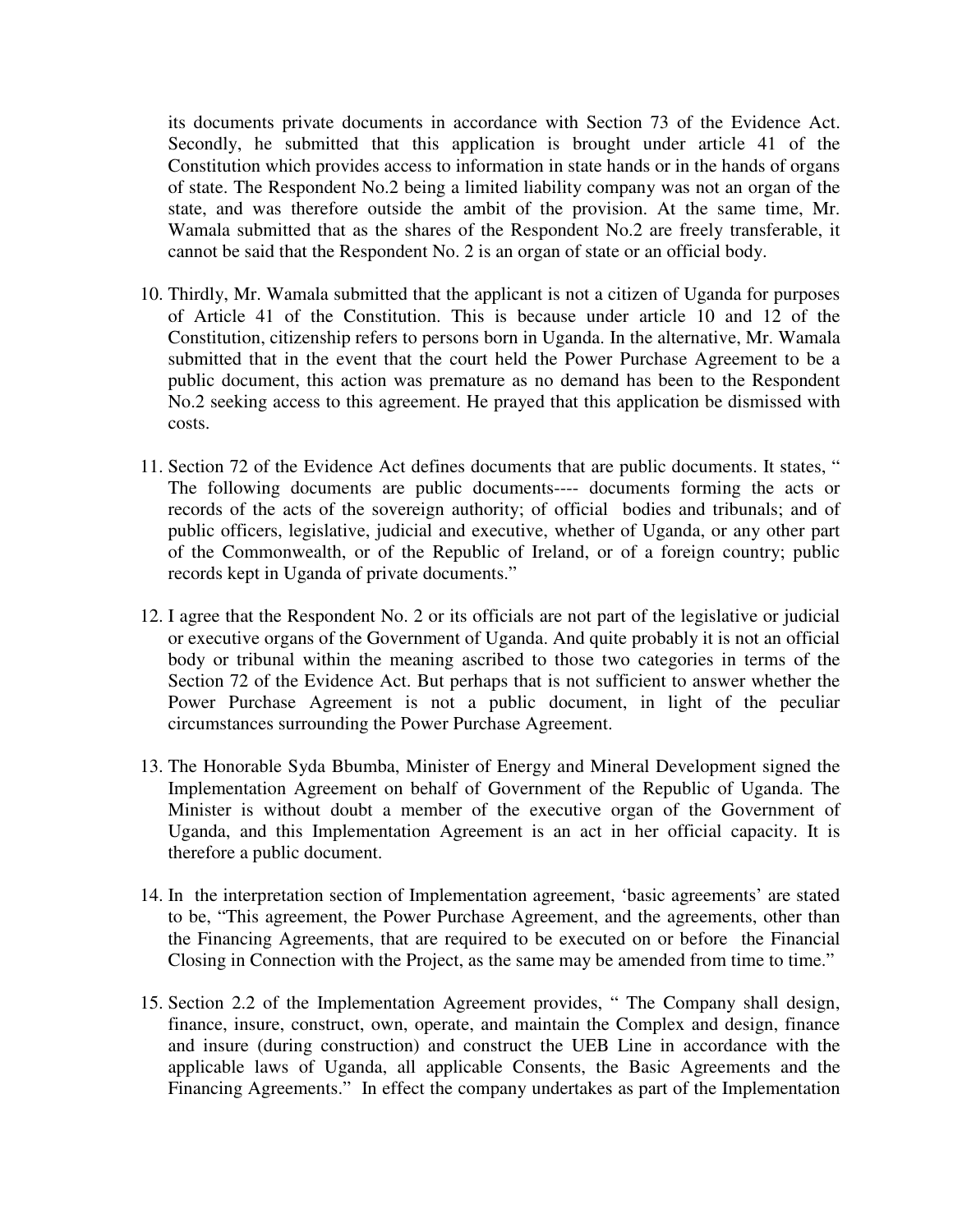Agreement to comply with the Basic Agreements which includes the Power Purchase Agreement.

16. Under Section 3.4 of the Implementation Agreement, the Government undertakes to execute a Guarantee to the AES Nile Power Limited in the form of Annex C to the agreement. It shall set out below section 2.1 of the Annex C, the Guarantee.

"In consideration of the Company entering into the Implementation Agreement and the Power Purchase Agreement, Government of Uganda hereby irrevocably and unconditionally guarantees to the company for the term hereof as provided in section 2.1 the full and prompt payment of any amounts payable by UEB under the Power Purchase Agreement and that have not been paid by UEB as provided in the Power Purchase Agreement, provided that amounts in dispute under the Power Purchase Agreement, shall not be due and owing for purposes of this Guarantee until after the expiration of the dispute resolution procedures provided for in the Power Purchase Agreement, including the 30- day period for payment after resolution of a dispute provided for in section  $8.4$  (c) thereof (collectively, the "Guaranteed Obligations"); and agrees as a primary obligation to indemnify the Company on demand by the Company from and against any loss incurred by the Company as a result of any of the obligations of UEB under or pursuant to the Power Purchase Agreement being or becoming void, voidable, unenforceable or ineffective as against UEB or any reason whatsoever, whether or not known to the Company or any other person, the amount of such loss being the amount which the Company would otherwise have been entitled to recover from UEB."

- 17. It is clear to me from the foregoing that the Basic Agreements, or at least the Implementation Agreement and the Power Purchase Agreement are so intertwined that one can not fully comprehend the full import of the Implementation Agreement without reading and digesting the Power Purchase Agreement. Neither of these two agreements is complete without the other. I find that the Power Purchase Agreement is in effect incorporated into the Implementation Agreement by reference. As the Implementation Agreement is a public document, and the Power Purchase Agreement is incorporated by reference into the Implementation Agreement, I find therefore that the Power Purchase Agreement is a public document too.
- 18. The third declaration sought by the applicant is that refusal to avail the Power Purchase Agreement and other related agreements to the Applicant is in violation of the Applicant's constitutional rights to access to information guaranteed under article 41(1) of the Constitution. Under this head, the Respondent No.1 contends that as it is not a party to the Power Purchase Agreement, it was not the right party to be asked to avail this agreement. The action against it in this regard, it further contended, was misconceived.
- 19. I reject this argument. I accept that Government is not one of the signatories to the Power Purchase Agreement. Nevertheless, I have already found that the Power Purchase Agreement was incorporated by reference into the Implementation Agreement to which the Respondent No.1 is a party. The Respondent No. 1 was rightfully in possession of the Power Purchase Agreement. Initially, the Respondent No. 1 admitted the existence of the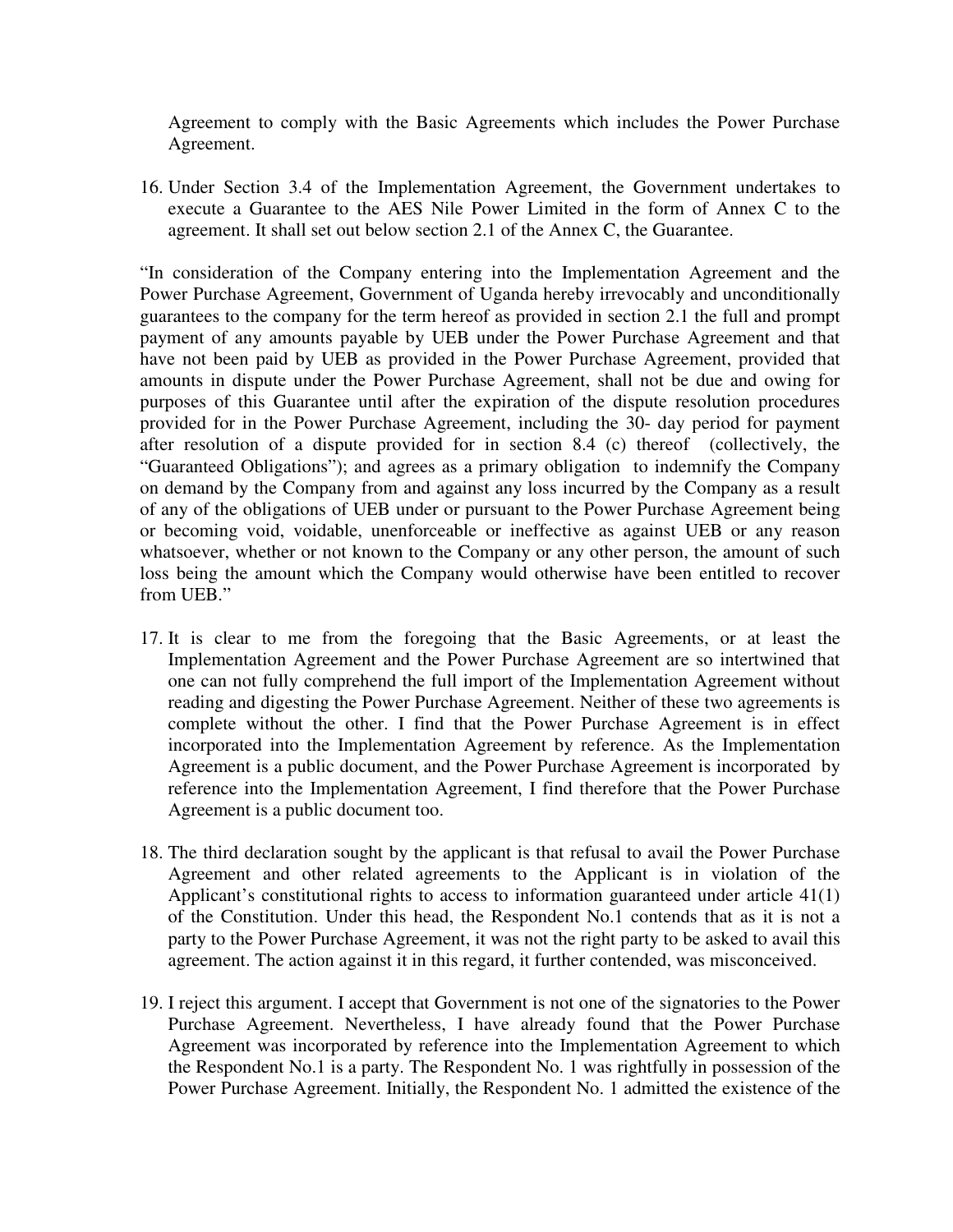Power Purchase Agreement in the affidavit of Mr. Kabagambe Kaliisa, Permanent Secretary of the Ministry of Energy and Mineral Development, dated  $11<sup>th</sup>$  July, 2002.

- 20. In a subsequent affidavit of  $18<sup>th</sup>$  October, 2002, Mr. Kabagambe Kaliisa states that the Power Purchase Agreement was executed between UEB and AES Nile Power Limited. It is clear that the Ministry of Energy and Mineral Development had all the information pertaining to the agreement sought by the applicant, and for reasons it gave; it refused to avail this agreement to the applicants. The action against it cannot therefore be misconceived on account of the Government not being a party to the Power Purchase Agreement. Article 41(1) of the Constitution refers to 'information in possession of the state.' What is important is possession of the information by the state.
- 21. The Respondent No.2 contends that no demand has ever been made for the Power Purchase Agreement by the Applicant. And as such this action is premature and misconceived as against it. I agree that no demand has ever been made. This was probably inevitable in light of the veil of secrecy that Government attached to the basic agreements to the extent that details related to these agreements only arose during these proceedings. By the time it was evident that the Respondent No. 2 was a successor to UEB for purposes of this agreement, these proceedings had commenced. The response of the Respondent No. 2 to this claim, as we shall see when we consider the other arguments of the Respondent No.2, is that the Applicant is not entitled to have access to this agreement. Even if a formal demand is made the response of the Respondent No. 2 is known. I do not therefore accept the argument that this action is premature against the Respondent No. 2.
- 22. Both learned counsel for the respondents join in the argument that the applicant is not entitled to access to information for two reasons. Firstly, that the Power Purchase Agreement is in the hands of the Respondent No. 2 which is not an organ or agency of the state. Secondly, that the applicant is not a citizen of Uganda within the meaning of article 41 as the Constitution only contemplates natural persons to be citizens of Uganda. I will deal with both arguments in that order. I shall begin by setting out article 41(1) of the Constitution.

*"(1) Every citizen has a right of access to information in the possession of the state or any other organ or agency of the state except where the release of the information is likely to prejudice the security or sovereignty of the state or interfere with the right to privacy of any other person."* 

23. In the first place, I have found that the Power Purchase Agreement was incorporated by reference into the Implementation Agreement and was in possession of Government. On that account, it was information in possession of the state. Article 41 refers to information in possession of the state. The state does not have to be a party to the agreement in question, for the agreement to be in possession of the state. What is important here is the possession in whatever capacity occurring. It has been shown by the affidavit of Mr. Kabagambe Kaliisa that Government was in possession of the Power Purchase Agreement. This was enough to trigger the application of article 41 of the Constitution as against the Government of Uganda.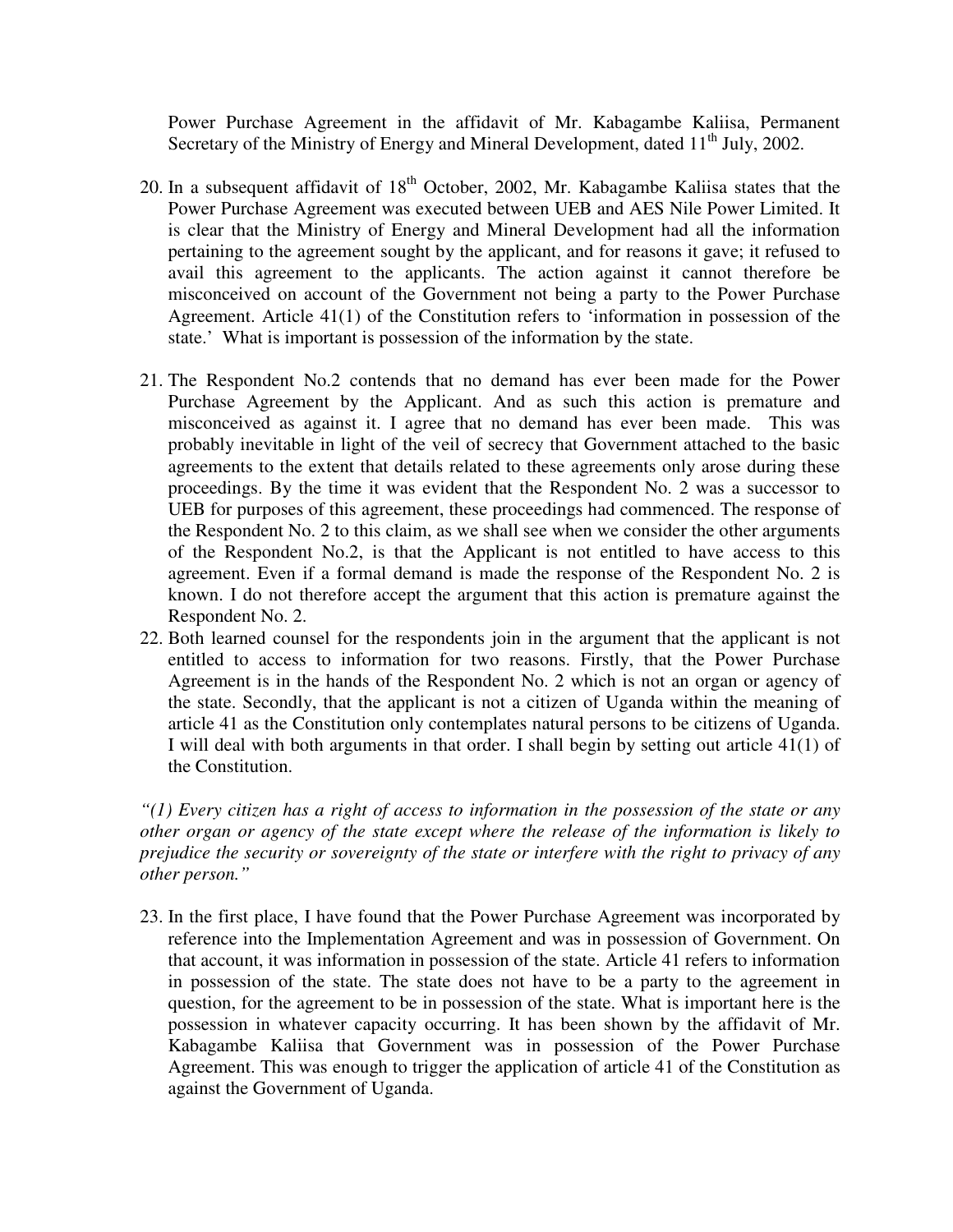- 24. Secondly, I reject the argument that the mere fact a company is a limited liability company that is sufficient to disqualify the company from the possibility of being a government agency for purposes of article 41 of the Constitution. It is the totality of circumstances surrounding the company that must be taken into account before determining whether it is a government agency or not.
- 25. In the instant case UEB, or Uganda Electricity Board in full, was a governmental parastatal organization set up by statute with Government as its full and sole owner for the purpose of developing and supplying power to the people of Uganda. In pursuance of its main objectives, it signed the Power Purchase Agreement with AES Nile Power Limited as part of a series of agreements negotiated by Government and AES Nile Power Limited. I have no doubt in my mind that the UEB qualified to be a government agency for purposes of Article 41 of the Constitution and with regard to the undertaking under the Power Purchase Agreement. This is so especially in light of the incorporation of the Power Purchase Agreement into the Implementation Agreement.
- 26. Uganda Electricity Transmission Company Limited, a limited liability company, wholly owned for the time being by Government has now succeeded Uganda Electricity Board. For purposes of this power project, I think it matters little that the successor Company is a limited liability company. The company is an agent of Government in ensuring that the power is available to the people of Uganda. The company's obligations as successor to UEB, clothe it with agency of the state for purposes of this project. The Respondent is the sole purchaser of the power from the project being executed between AES Nile Power Limited and Government. Government guarantees the continued existence of UEB and its successors in title, and ability to purchase the power produced. Information in the company's possession on account of this project is information, in my view, in the hands of a state agency.
- 27. Mr. Matsiko did not address me at all on the exceptions provided under article 41 of the Constitution, that is, State security and state sovereignty that were raised in Mr. Kabagambe Kaliisa's affidavit. I take that those grounds of defense were abandoned. The affidavit does not disclose how disclosure to the public of the agreements in question would affect the security of the state or its sovereignty. It just lays a claim without providing the grounds to reach such a conclusion. I accordingly reject the claim that disclosure would affect the security or sovereignty of the state.
- 28. Turning to the question of whether the Applicant is a citizen within the terms of article 41 of the Constitution, the question may best be considered by analogy with another provision that assures certain rights to be available to citizens. This is article 237 of the Constitution which provides that land in Uganda belongs to the citizens of Uganda and shall vest in them in accordance with the land tenure systems provided in the Constitution. That a limited liability company incorporated in Uganda with all its members being citizens of Uganda qualifies to own land in Uganda is not a question at all. That a company is accepted as a citizen of Uganda albeit a corporate citizenship, if I can call it thus.